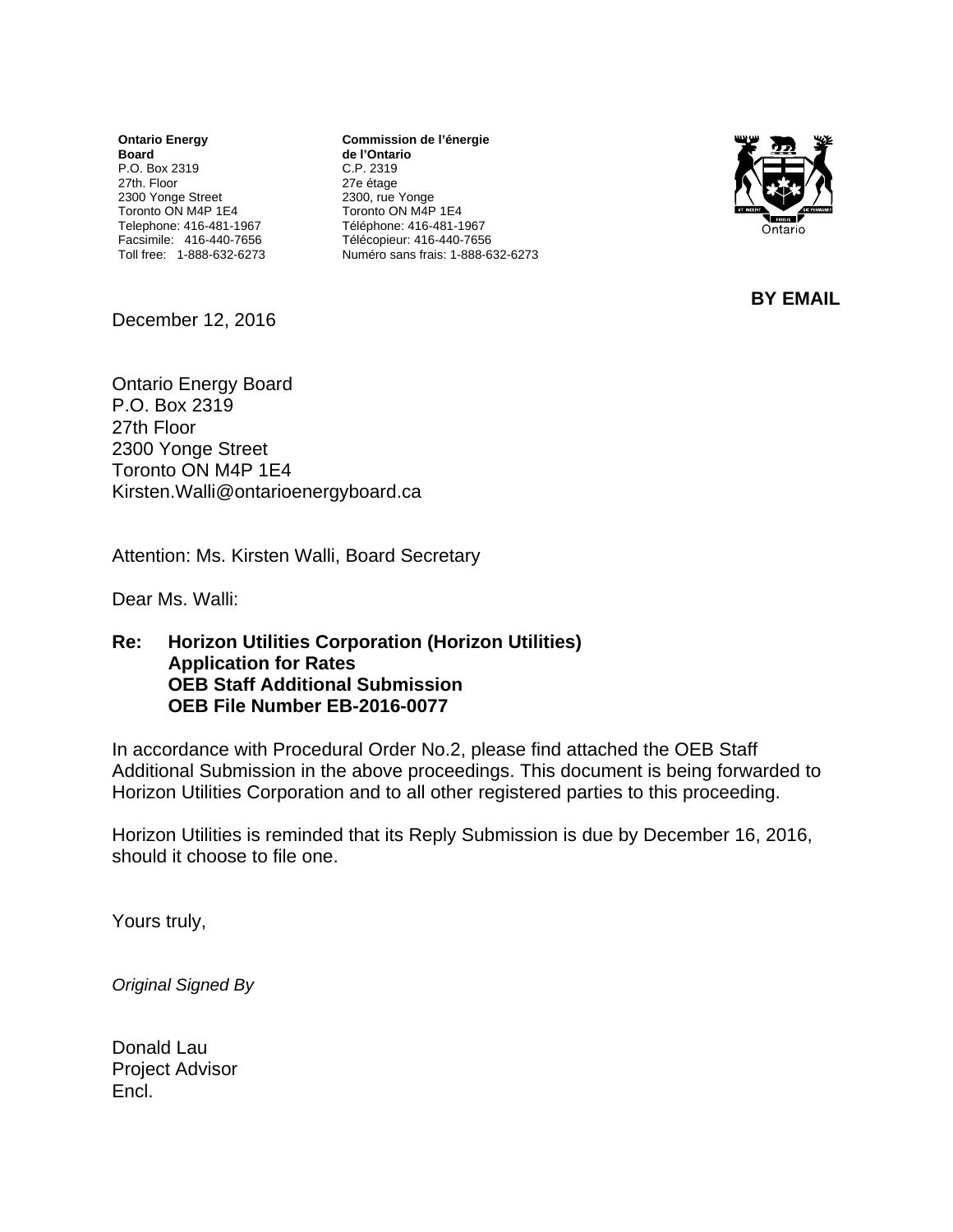

# **ONTARIO ENERGY BOARD**

## **STAFF ADDITIONAL SUBMISSION**

### 2017 ELECTRICITY DISTRIBUTION RATES YEAR 3 CUSTOM IR

Horizon Utilities Corporation

EB-2016-0077

**December 12, 2016**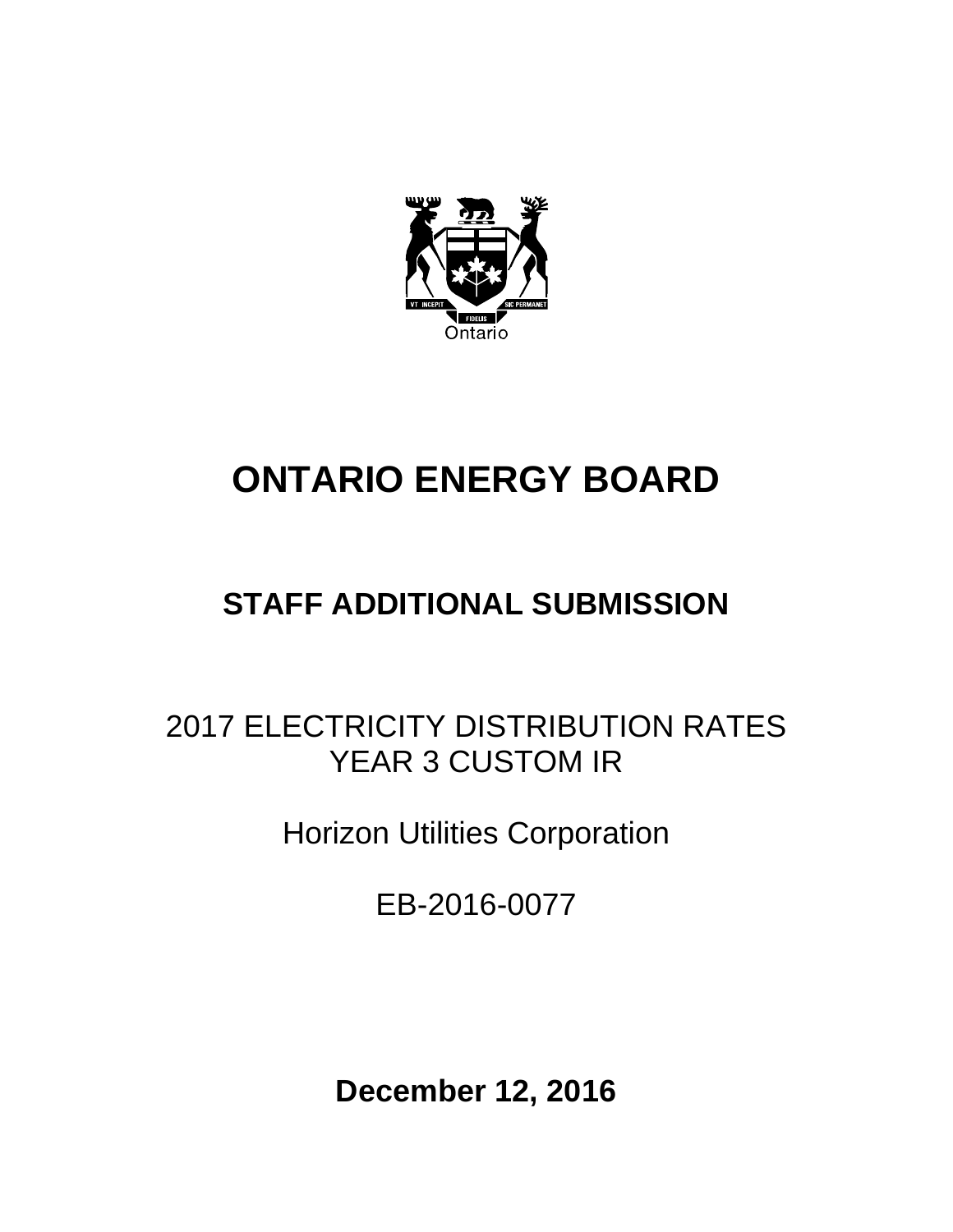### **OEB Staff Additional Submission Horizon Utilities Corporation 2017 electricity distribution rates, year 3 custom IR EB-2016-0077**

### **Introduction**

Horizon Utilities Corporation (Horizon Utilities) filed an application for its annual update to its 2015-2019 Custom Incentive Regulation (Custom IR) application (EB-2014-0002) with the Ontario Energy Board (OEB) on August 11, 2016 under section 78 of the *Ontario Energy Board Act, 1998* seeking approval for changes to the rates that Horizon Utilities charges for electricity distribution, effective January 1, 2017 (the Application).

Procedural Order No.1 was issued on September 28, 2016 which allowed OEB staff and intervenors to submit written interrogatories on October 12, 2016 and October 17, 2016 respectively. Subsequently, Horizon Utilities filed written responses on November 2, 2016.

On November 16, 2016 OEB staff filed written submissions with the OEB. In particular, OEB staff disagreed with the calculation of the return on equity (ROE) for the purpose of the earning sharing mechanism (ESM). On November 25, 2016 Horizon Utilities filed written reply submissions with the OEB that disagreed with the OEB staff's position.

The OEB found that Horizon raised some arguments in their reply submission that were not specifically addressed by OEB staff and the intervenors. The OEB decided that it would be assisted by additional submissions in order to complete the record in this proceeding. Procedural Order No. 2 was issued on December 5, 2016 allowing OEB staff and intervenors to file additional written submissions, limited to the arguments made on the Earning Sharing Mechanism.

### **Earnings Sharing Mechanism**

The approved settlement proposal in EB-2014-0002 provided for a deferral account for earnings in excess of the OEB's annual approved regulatory ROE, as adjusted in the Settlement Proposal. Earnings in excess of the approved ROE would be divided on a 50/50 basis between Horizon Utilities and its ratepayers. For 2015 Horizon Utilities has calculated a ROE of 9.275% for the purpose of the Earnings Sharing Mechanism and states that no earnings sharing is required as this ROE is less than the approved ROE of 9.30%. Horizon Utilities calculated the ROE based on the RRR 2.1.5.6 net income,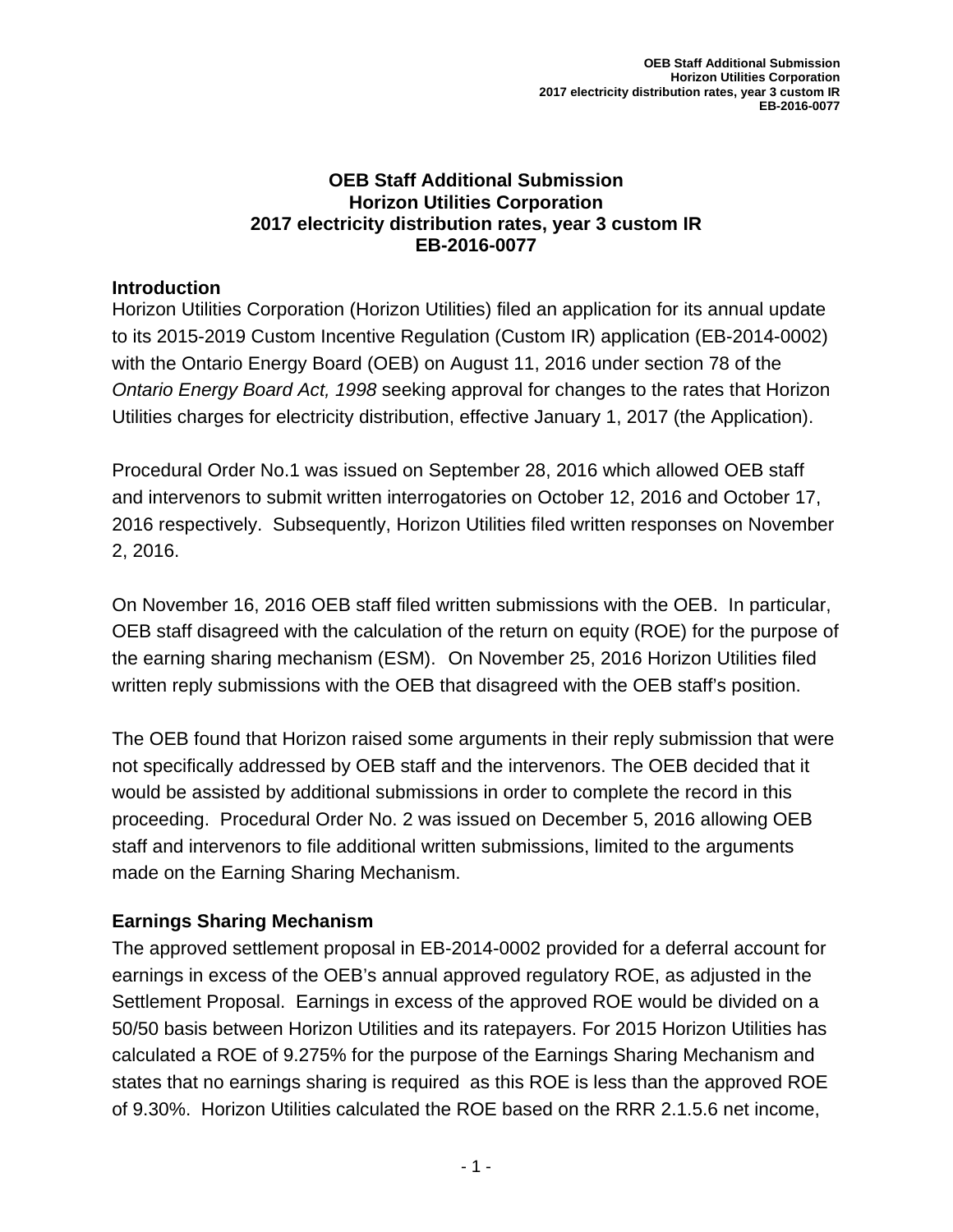less adjustments approved in the OEB-approved Settlement Agreement, and excluded an out of period tax adjustment.

In its original submission, OEB staff submitted that four of the adjustments made to the regulatory net income reported in RRR 2.1.5.6 by Horizon Utilities are consistent with the approved Settlement Proposal for the purpose of earnings sharing. These adjustments include the following:

- Exclude revenue associated with the Smart Meter Disposition Rider for Smart Meter installations from 2012 - 2014
- Exclude the Rate of Return on Stranded Meters at the short term debt rate of 2.11%
- Include one-time costs incurred for Horizon Utilities' Custom IR Application, calculated as one-fifth of \$2,476,925 in each of 2015 through 2019
- PILs calculated from actual to reflect the adjusted net income as a result of any revenue and expense adjustments

In addition to the adjustments agreed to in the approved Settlement Proposal, Horizon Utilities has excluded an out of period tax adjustment of \$550k from the calculation of the net income for the purpose of earnings sharing. OEB staff submitted in its original submission that the Settlement Proposal did not make provision for an adjustment for an out of period tax adjustment; therefore the out of period tax adjustment should be retained for the subject year's ROE calculation for purpose of earnings sharing.

Horizon Utilities, in their reply submissions disagreed with OEB Staff's submission to retain the out of period tax adjustment for the purpose of calculating the ROE. Horizon Utilities submitted the tax adjustment should be excluded for the ROE for the following reasons:

- The tax credit is related to activities that were conducted prior to 2015 and consequently prior to the 2015-2019 rate plan term. It is therefore out of scope for the 2015 ROE calculation. In addition, the expenses to which the tax credit relates were recorded in years prior to 2015. The expenses and related tax credit both need to be recorded in the same term, else a hybrid approach results in a one-sided adjustment to the ROE.
- The OEB-approved settlement proposal did make provision for an adjustment for out of period tax adjustments on page 30 of the Settlement Proposal. Namely, that "the regulatory net income will be calculated, for the purpose of earning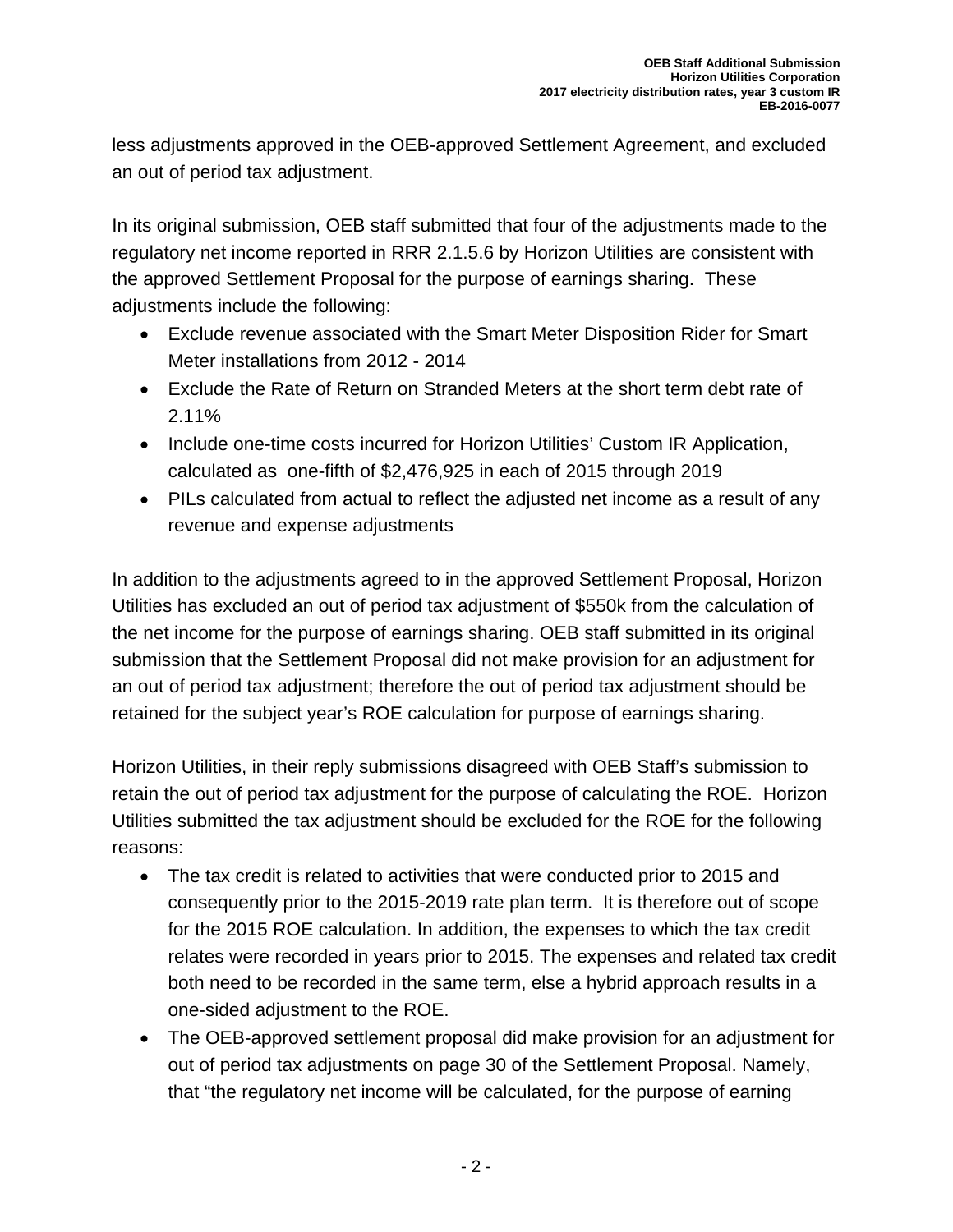sharing , in the same manner as net income for regulatory purposes under the RRR filings." Furthermore, Horizon Utilities have followed guidance from RRR 2.1.5.6 ROE Complete Filing Guide<sup>1</sup> and identified the tax credit in Horizon Utilities RRR 2.1.5.6 submission.

 Tax credits were not included in the 2015 PILs used to determine deemed ROE. To include the credit would result in the achieved ROE and the deemed ROE being reported on an inconsistent basis

Horizon states that the settlement proposal allows for the ROE for earnings sharing to be adjusted for the out of period tax credit because the proposal states "regulatory net income will be calculated, for the purpose of earnings sharing, in the same manner as net income for regulatory purposes under the RRR filings". OEB staff agrees that the settlement proposal states that the regulatory net income is to be calculated consistent under the RRR filings, specifically RRR 2.1.5.6. The Current Tax Provision as per the Audited Financial Statements (cell fa in the RRR 2.1.5.6 report) includes the out of period tax adjustment. As noted in its submission, Horizon included the \$550k credit in line fa1 which is for information only. However, the reported taxes at line fa of \$4M also include the tax adjustment credit and as a result, Horizon's 2015 net income is higher, as is its reported ROE.

OEB staff agrees that Horizon has followed the underlying principle in the ROE Complete Filing Guide<sup>2</sup>, which was referenced by Horizon in its reply submission. However, the paragraph referenced also states that "It is each distributor's responsibility to identify all necessary adjustments to the achieved ROE." Furthermore, the 2015 ROE filing did provide other adjustment cells (cells gm, gn, go and cells fm, fn and fo) to "adjust for other adjustments required to determine the current tax provision set out in Chapter 7 of the 2006 EDR Handbook and the EDR Handbook Report of the Board" $3$ . OEB staff notes that Horizon did not include the \$550k prior year tax credit under any adjustment lines (thus retaining its effect on the achieved ROE) even though the information was already known to Horizon. If Horizon had excluded the tax credit (i.e. identified it as an adjustment to the ROE calculation), the reported ROE would have been 9.71%. If Horizon had submitted this ROE in its RRR 2.1.5.6 and used it as the starting point for calculating the ROE for ESM then it would have been accurate in its original application when it stated that no earnings sharing was required for 2015.

<sup>&</sup>lt;sup>1</sup> RRR 2.1.5.6 ROE Complete Filing Guide issued by OEB Staff in March 2016, Page 4 and 19

 $2$  RRR 2.1.5.6 ROE Complete Filing Guide issued by OEB Staff in March 2016, Page 4

<sup>&</sup>lt;sup>3</sup> RRR 2.1.5.6 ROE Complete Filing Guide issued by OEB Staff in March 2016, Page 26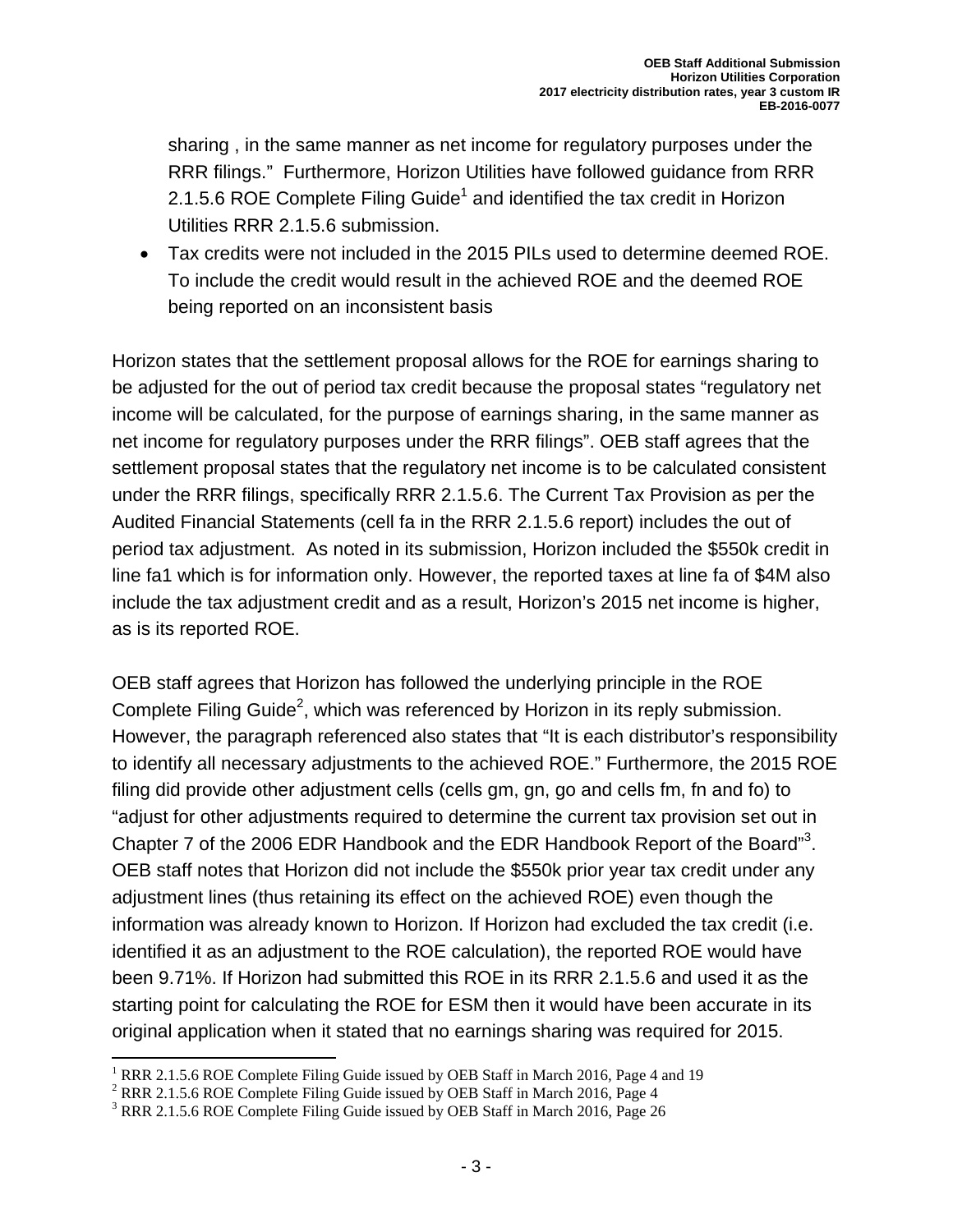However, Horizon's reported ROE was 10%, which included the prior period tax adjustment. Presumably, Horizon has its reasons for taking this approach to its RRR filings which identified an ROE of 10%.

Horizon also stated that "to include the credit would result in the achieved ROE and the deemed ROE being reported on an inconsistent basis, which is contrary to the clear instructions in the OEB's ROE Guide." and that the deemed ROE in the Custom IR application of 9.3% did not provide for tax credits from prior period adjustments. OEB staff agrees, however the settlement did not state that the ROE for ESM should be calculated in the same manner as the deemed ROE, rather it stated it should be calculated in the same manner as the reported RRR ROE for 2015, in which Horizon retained the prior year tax adjustment.

OEB staff also agrees with Horizon that a hybrid approach to out of period tax adjustments, which results in a one-side adjustment to ROE is not reasonable. The adjustments of the prior period taxes due to reassessments would inevitably impact two or more periods depending on the periods when the adjustments are related to. OEB staff notes that the Ministry of Finance's website<sup>4</sup> states that the normal reassessment period for corporate tax is three years for a Canadian-controlled private corporation (CCPC) and four years for a non-CCPC. OEB staff also notes that the SR&ED credits are often the subject of the tax audits and hence would result in re-assessed amounts. As a result, whether the adjustments should be recorded in the rate-setting term or outside of the rate-setting term is not a relevant issue. The issue is whether the adjustment should remain in the year in which the adjustment is known to the distributor or should be reallocated to the relevant prior period(s). OEB staff supports the position of leaving the prior period tax adjustment(s) in the current year for Horizon because of the following reasons:

 Only this approach will ensure that the 2015 earnings sharing assessment is final In contrast, Horizon's approach will result in making the 2015 ROE and hence earning sharing open to further potential tax adjustments. The 2015 tax provision currently included in the ROE filing is subject to the re-assessment(s) for the next three or more years. In the scenario of further tax re-assessments that is related to 2015 and received in later years (2016 to 2019), using Horizon's proposed approach would enable Horizon to retroactively record the tax adjustments received in later years in 2015. As a result, assessment of the 2015 ESM would

 $^4$  http://www.fin.gov.on.ca/en/